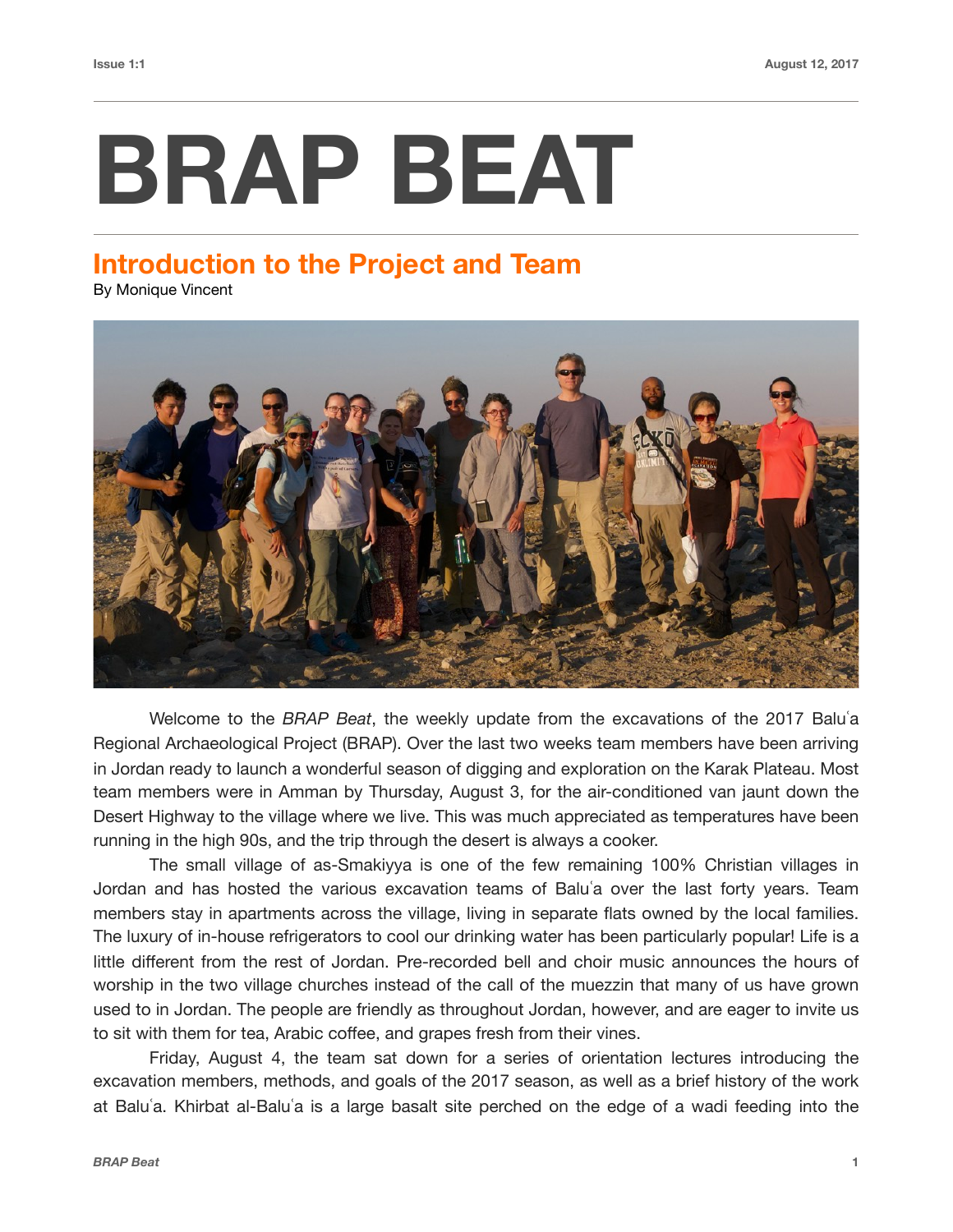wider Wadi Mujib system. The site, over 40 ha (~98 acres) once sat on one of the major northsouth routes of movement in the Iron Age. Modern excavations began with Udo Worschech, of the Theologische Hochschule Friedensau in Germany, in the 1980s, and continued under Friedbert Ninow, of the same university, into the 2000s. Friedbert invited American participation in 2010 for a GPS survey of the visible architecture at the site. Initial test excavations of the survey data were conducted in 2012, along with the University of California,



San Diego. This summer's excavations are the result of further collaboration, including Madaba Plains Project – Tall al-ʿUmayri veterans Kent Bramlett and Monique Vincent as co-directors with Friedbert Ninow, who is now dean of La Sierra University's Divinity School.

Orientation closed Friday with a sunset tour of Baluʿa, allowing the new team members to explore the vast expanse of the site and the impressively well-preserved architecture. Team members then enjoyed Saturday morning exploring the castle ruins of Karak, where Crusader's and Saladin's armies both took turns expanding a vast and warren-like complex begun in the 12th century.

The first day of excavations was on Sunday, August 6. The team traipsed across the site to their work areas under a sun rising at 5:33 AM. Work will focus this season in three main areas, to be discussed further below. Team members include undergraduate students from La Sierra University and Walla Walla University, masters students from La Sierra University and the Theologische Hochschule Friedensau, a PhD candidate from the University of California, San Diego, and volunteers. The excavation teams are composed as follows (S=Supervisor):

Team Qasr – Craig Tyson (S), Dawn Acevedo, Audrey Shaffer, Vera Kopecky, Noah Bos Team House – Kristy Swartz (S), Kristina Reed, Carolyn Waldron, David Simplice, Keoni Oliver Team Wall – Betty Adams (S), Jaime Bennett, Wernfried Rieckmann, Martin Hartlapp, Ian Jones Other roles include: Kristina Reed as Object Registrar, Audrey Shaffer as Pottery Registrar, and Ian



Jones as Geospatial Manager. The team is further joined by our Jordanian staff, including Arwa Massadeh as Department of Antiquities representative, Mohammad Qaqish as cook, and Yousef Hajazin as team guard.

After six days of excavation in Week One the team is enthusiastic about their progress and the results that are already beginning to appear. The team's daily progress, in photos, can be followed on the BRAP Facebook page: [https://](https://web.facebook.com/BRAPJordan/) [web.facebook.com/BRAPJordan/](https://web.facebook.com/BRAPJordan/) and by searching for #BRAP17 on Instagram.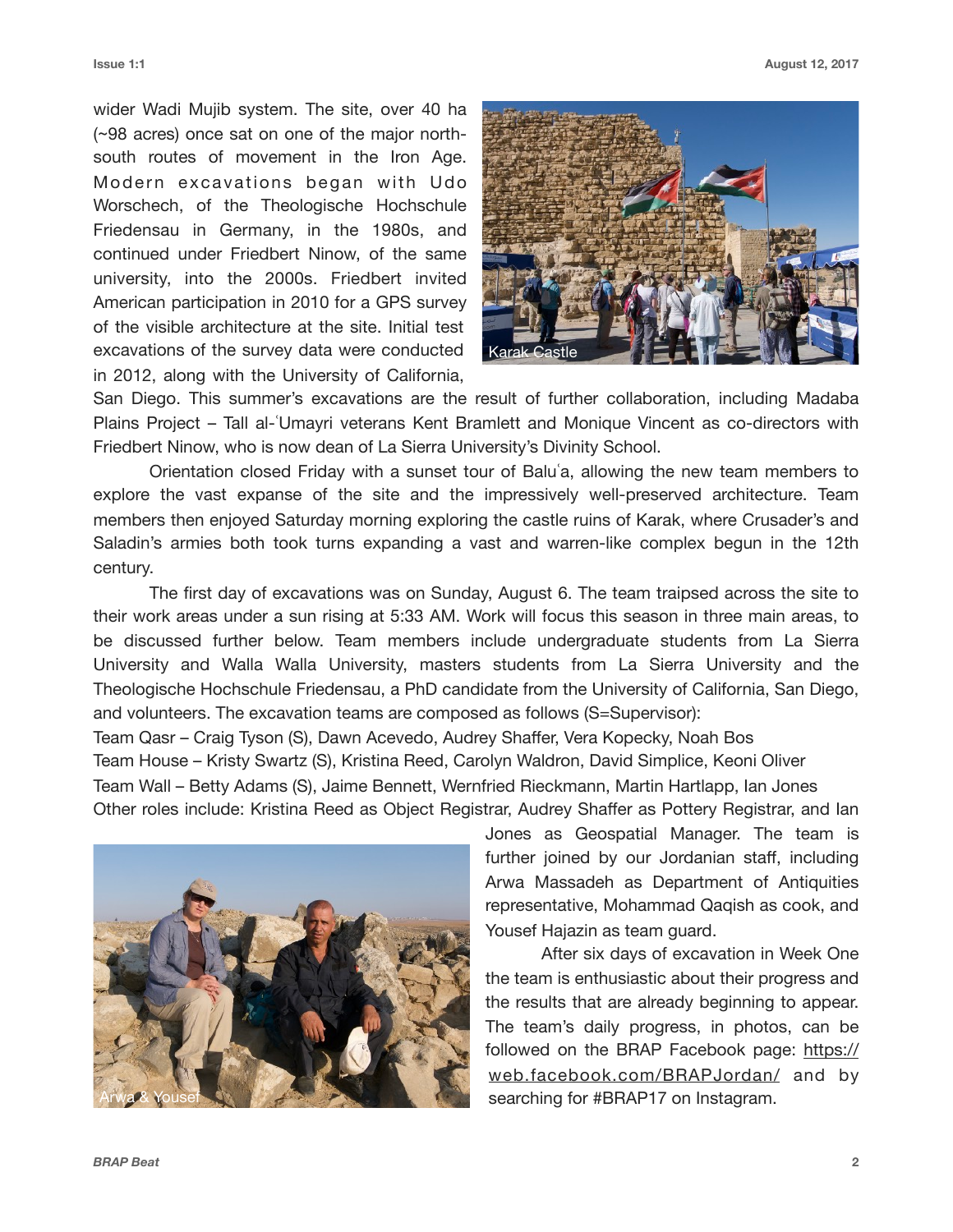## **Results of Week One**

By Kent Bramlett



The challenge of the three-week excavation season is strategizing a set of objectives that address our major research questions at Baluʿa and that can be accomplished within the timeframe and with the team that we have. We chose to open three fields, each characterized by major architectural features in that area. We have the Qasr (Arabic for "castle"), the House, and the Wall.

**The Qasr** is the defining feature at the site of Baluʿa. It was constructed of massive basalt and limestone blocks and still reaches an impressive height of more than 20 feet in places. But there has been no confirmation of the date of construction or use. It may date to the time of the kings of Moab in the Iron Age. Or it may have been constructed later; a Nabataean extension was added in the first century AD. The reason the Qasr hadn't been excavated yet is easy to see when one stands beside it: the massive stones fallen inward and outward block access to the interior or exterior walls. Many of the basalt and limestone blocks weigh over a thousand pounds each, some in the multiple thousands.

Our simple objective is to date the construction and use of the Qasr! With the cooperation of the Department of Antiquities of Jordan (DOA) on several levels (our dig representative, the local

district director, and the regional director), we obtained the assistance of heavy equipment from a nearby town. After finishing photogrammetry on the area we selected along the north face of the structure, the Qasr team painted identification numbers on about sixty of the large fallen blocks. Along with the 3D photogrammetric model this would allow us later to reconstruct digitally how they had fallen, and maybe one day, to conduct a restoration program on the Qasr. Wednesday was action day. A large tractor pulled back and removed the

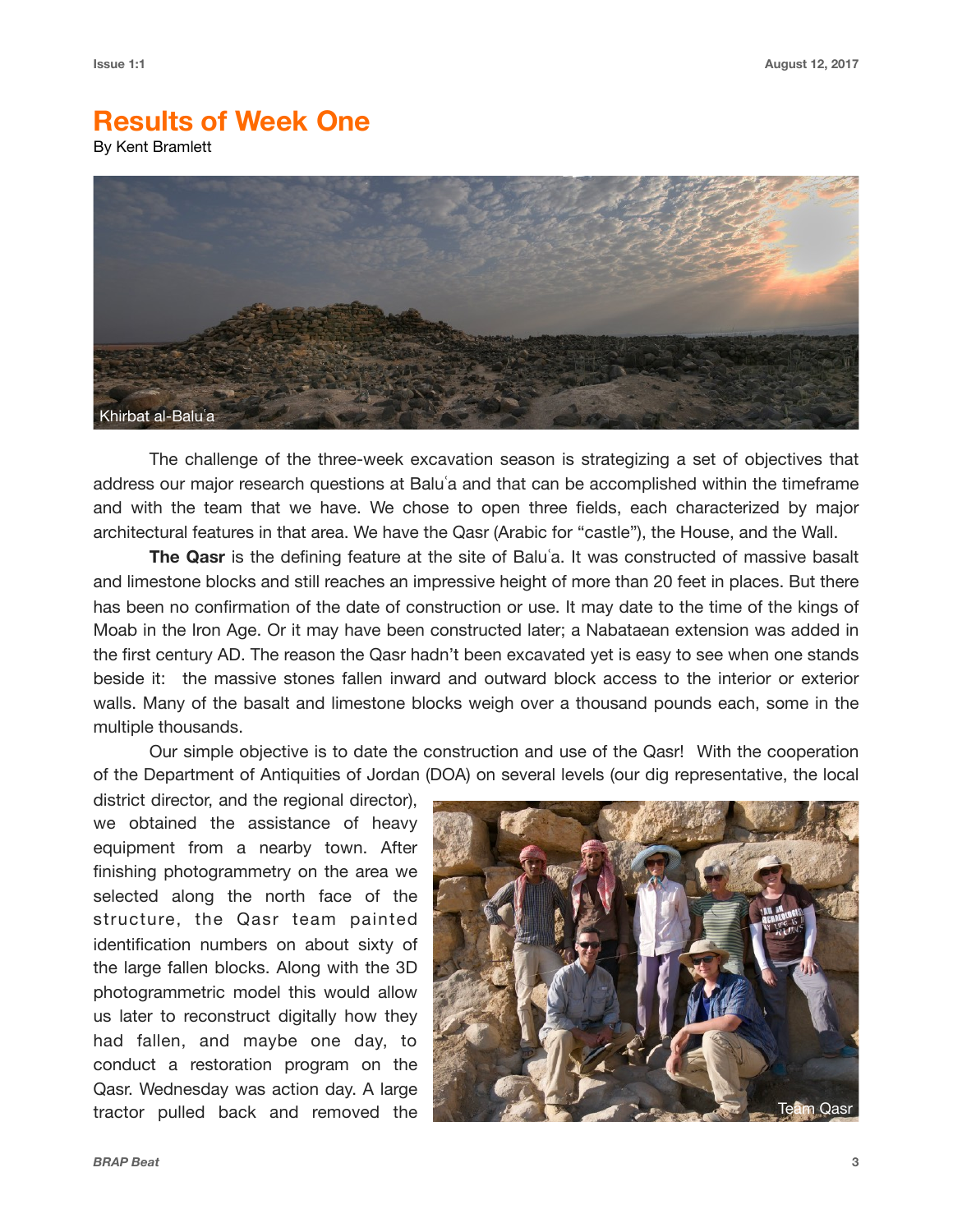

blocks clearing the way for us to excavate the earth and debris under the stones. Our plan is to dig down to the foundation level, and from the pottery and, potentially, 14C samples associated with the construction of the foundations, obtain a date when the building was built.

Work by the Qasr team the remainder of the week cleared a debris layer sloped up against the wall that mostly contained Iron II pottery. However, a piece of 1st century Roman glass and a 1st century Nabataean sherd indicated that the debris had

accumulated there long after the end of the Iron Age (6th century BC). While washing pottery back in camp so it could be identified better, Craig found a pottery sherd with writing inscribed on it. I have preliminarily identified the inscribed letters as early Nabataean and translated it as: "oil 10 [measures]." The sherd belonged to a jar that was inscribed with its intended contents and volume before the pottery was fired, evidently for industrial production or trade.

**The House team** is continuing excavation at an area begun in 2012. A small area of one room was uncovered then but the building is much bigger as can be seen from visible wall lines on the surface. That season found the house had been destroyed by fire and that it dated roughly to the Iron II (1000-550 BC) period. Our objective in this field is to excavate more of the house down to its original floor and establish a good chronology for the pottery that may be found in the house. We also expect to excavate below parts of the house to determine whether there was earlier settlement in this part of the site. We want to establish with more certainty the periods when Baluʿa was inhabited. The preservation of this house is extraordinary. The walls are preserved to over two meters (6.4 ft) in height. Work this week revealed what seems to be a lintel over a doorway still in situ (in its original position). Very few Iron Age houses are preserved above the doors! It is not

directly in the area currently being excavated and we might not get to it this season. Even before the house team has reached the floor, they have made some interesting finds. An iron spear tip, carnelian bead, and lunate earring are among the small finds. The next few days will be exciting as the team clears the floor and reveals what was encapsulated under the destruction debris for 2600 years.

**The Wall team** is working in an area that separates the upper city from the lower city, the lower city being a huge